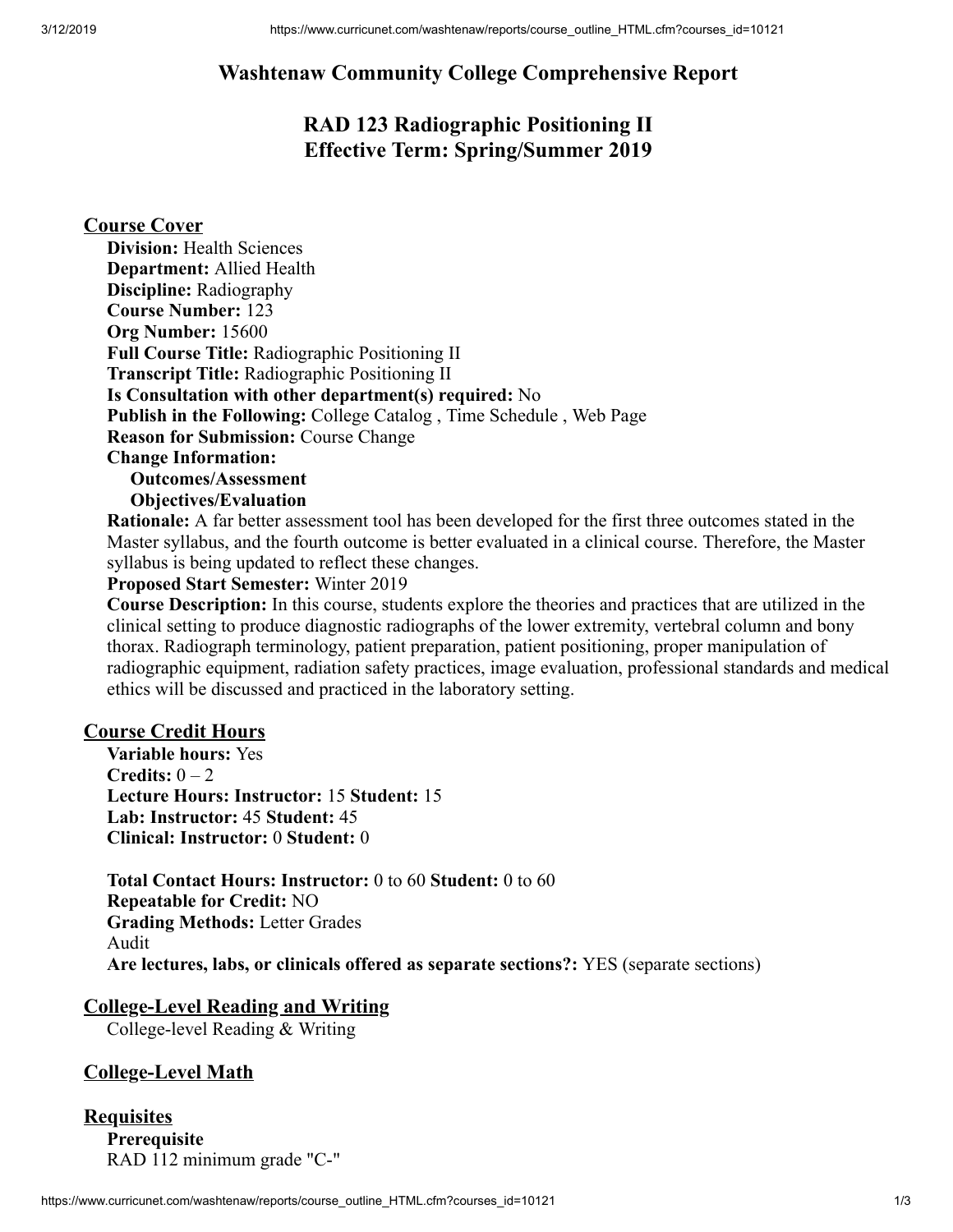#### and **Prerequisite** RAD 120 minimum grade "C-"; may enroll concurrently

#### **General Education**

#### **Request Course Transfer Proposed For:**

#### **Student Learning Outcomes**

1. Perform radiographic procedures of the lower extremity, vertebral column and bony thorax in accordance with current standards.

#### **Assessment 1**

Assessment Tool: Practical lab exercises Assessment Date: Winter 2021 Assessment Cycle: Every Three Years Course section(s)/other population: All Number students to be assessed: All How the assessment will be scored: Each radiographic exam of different areas (foot, ankle, knee, etc.) was scored using a departmentally developed rubric. Each lab exercise was scored on the students' ability to perform the procedure. Standard of success to be used for this assessment: 100% of students will score an overall average of 90% or higher on all outcome-related exercises Who will score and analyze the data: RAD faculty

2. Critically analyze radiographs of the lower extremity, vertebral column and bony thorax for patient positioning, exposure technique and image processing errors.

#### **Assessment 1**

Assessment Tool: Practical lab exercises

Assessment Date: Winter 2021

Assessment Cycle: Every Three Years

Course section(s)/other population: All

Number students to be assessed: All

How the assessment will be scored: Each radiographic exam of different areas (foot, ankle, knee, etc.) was scored using a departmentally developed rubric. Each lab exercise was scored on the students' analyze the radiograph for quality.

Standard of success to be used for this assessment: 100% of students will score an overall average of 90% or higher on all outcome-related exercises

Who will score and analyze the data: RAD faculty

3. Apply the principles of ALARA when obtaining diagnostic radiographs of the lower extremity, vertebral column and bony thorax.

#### **Assessment 1**

Assessment Tool: Practical lab exercises

Assessment Date: Winter 2021

Assessment Cycle: Every Three Years

Course section(s)/other population: All

Number students to be assessed: All

How the assessment will be scored: Each radiographic exam of different areas (foot, ankle, knee, etc.) was scored using a departmentally developed rubric. Each lab exercise was scored on the students' ability to apply the ALARA principles of radiation protection.

Standard of success to be used for this assessment: 100% of students will score an overall average of 90% or higher on all outcome-related exercises